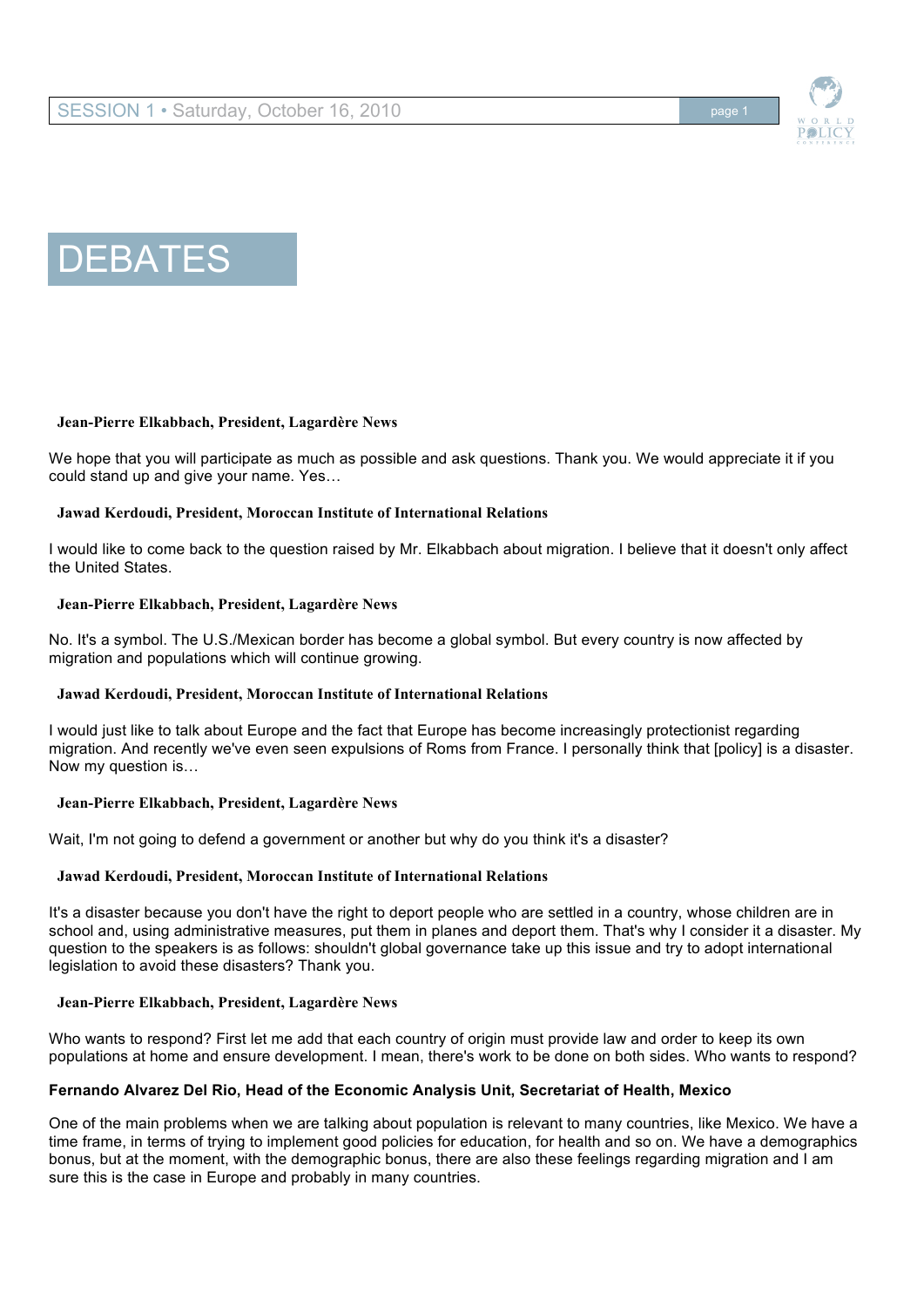

There is a timeframe saying that we have to develop a lot of strategies in terms of development, education, health and so on. At this moment, these dependency ranges are declining, but they are going to start rising again in 10-20 years. From then on, there are going to be the type of problems that we can see in Europe.

I am trying to get at this, because it is a very broad policy question. It is not only about legislation, particularly in terms of migration. I am sure that this should be so, certainly in the case of the United States, where there have been initiatives. It has been very difficult, because of the domestic considerations in each one of the countries. However, my point is that beyond the regulations, they have to work on and look at a broader perspective regarding this problem. We also have to address this in terms of internal policies, in our case and others.

### **Narendra Taneja, Energy CEO and Convener, World Oil & Gas Assembly (WOGA)**

Do you not think that global governance of these issues is actually a huge challenge? Can we really start putting these things in place? As a gentleman said yesterday, it is a kind of policy infrastructure, a regulatory infrastructure. That alone is going to take 20-30 years. Who is going to do it? It is very easy to use global governance for these issues, but how do we really make global governance come into play? Forget about being effective. That is the real issue.

Global governance relates to certain issues, even climate change. We know what happened in Copenhagen. It is such a huge challenge at this stage. When it comes to issues as sensitive as population and health, I just have a view regarding global governance. We really do not have the groundwork to even start thinking in terms of global governance for these issues.

# **Fernando Alvarez Del Rio, Head of the Economic Analysis Unit, Secretariat of Health, Mexico**

I think at the moment, what is most important is to create a sense of urgency regarding these issues. It is my opinion that we feel that something is going to happen later on. There needs to be a sense of urgency to act now and I think that could be a certain point.

### **Jean-Pierre Elkabbach, President, Lagardère News**

This is clearly a topic, sir, that can fill up the two days of discussion being held in Marrakech and we could spend a long time responding and talking about it. But we're here to ask questions. Yes…

### **Abdesselam Aboudrar, head of Morocco's Central Anti-Corruption Bureau**

I have two questions – in response to a speech by the chairman of Sanofi-Aventis, who said that governance in the health sector isn't a supranational institution but rather a consensus reached by the various States, manufacturers, etc. Now, when it's based on a consensus, it's between State powers, but also multinational firms, and that leads to setting priorities which aren't always everyone's concern. For example, agreed-upon efforts to fight AIDS have nothing to do with those against diseases like malaria.

How can we resolve this situation? We only need to look at what happened with the H1N1 crisis to see the enormous resources invested in an epidemic while other epidemics continue to slowly and surely wreak havoc, such as tuberculosis. My second question: I heard very alarming figures yesterday on all types of drug practices, such as counterfeiting and contraband, though I don't know how accurate they are. It seems that compared to drug trafficking, they're much more serious. What is the significance of these figures and how should we tackle this issue?

### **Jean-Pierre Elkabbach, President, Lagardère News**

Chris will answer. Because there are a lot of questions, please make them brief so we can organise the discussion as best possible. Thank you, Chris.

# **Chris Viehbacher, Chairman and CEO, Sanofi-Aventis**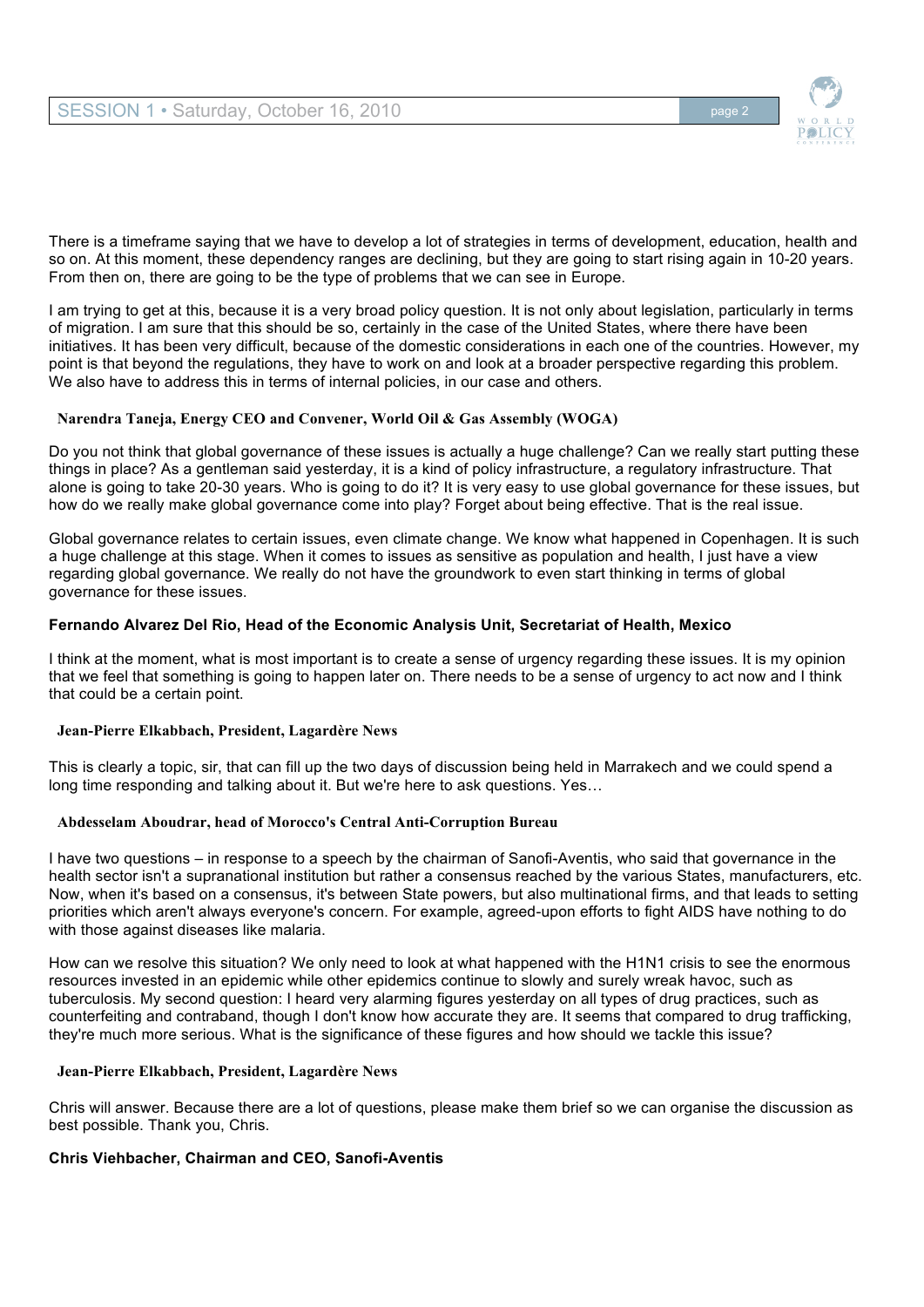

Just an issue of governance. I'm not a politician or legal expert. I'm a pragmatic business man. There's no point in having laws without courts, police or prisons. Those clearly do not exist at the international level. It was also said that there's often a lot of guilt-mongering by all movements. There aren't enough efforts to find solutions. I think that was done with AIDS. But there are efforts like the Global Fund and the creation of an organisation to find the means not only to pay for drugs but also to conduct research.

It could also be said that too many resources are being devoted to buying drugs and not enough to research. Here, too, we must have a dialogue and seek a consensus. With regard to counterfeit drugs, one of the factors – and I recently worked on a case in Belgium with international law enforcement authorities – is that clearly not enough [funds] in countries' aid programmes are dedicated to infrastructure. Too many resources are devoted to programmes, not for education or for strengthening the police or things as such. You're completely right about the counterfeiting problem.

### **Jean-Pierre Elkabbach, President, Lagardère News**

Philippe Chalmin, well-known French expert on raw materials

# **Philippe Chalmin, President and Professor, University of Paris-Dauphine, and Founder, Cercle Cyclope**

I admit I was very interested in what Jean de Kervasdoué had to say. I had always thought the world population would stabilise at around 9 to 10 billion people by 2070-2080. You told us: "We'll never reach 9 billion". Could you expand on that subject a little since it's a very important issue? If the birth rate does actually drop a lot faster than we thought, we'll have to view some of the 21st century's greatest challenges from a somewhat different perspective.

### **Jean de Kervasdoué, Professor, CNAM**

Briefly, the figures I cited, as did many of you, come from a 2000 United Nations study and are based on a rather different assumption concerning the number of children per woman. The number of children per woman dropped a lot faster. This model calculates 2.1 children per woman beginning in 2020. As always in these models, the projections are much more art than science. As you know, it's the rate of generational turnover without any increase in life expectancy. At present, the [birth rate] is below 2.1 practically worldwide. In my opinion, the population will be below 9 billion. It will be around 8.5 billion.

### **Jean-Pierre Elkabbach, President, Lagardère News**

Is that a good or bad sign?

# **Jean de Kervasdoué, Professor, CNAM**

I'm not going to make any value judgments. It's a fact. The good sign for us humans is that we're living longer. In general, since we we're not committing suicide, it shows we're happier on earth than elsewhere. The second good sign, however, is that the average age is increasing.

In other words, you need to realise that the average age in Japan is 43, compared to 30 worldwide. Overall, you have to add 7 years for 2050. The average age in Europe will be around 47. More than one-third of the population will be over 60. It's changing. In my opinion, that's what's changing much more than the number. The number matters; as you know, we've gone from 1.5 billion in 1900 to 6.5 billion today. We're going to climb to 8.5 billion. That's less worrying. At least the transformation will be less profound than the age structure.

### **Jean-Pierre Elkabbach, President, Lagardère News**

Another question. Go ahead, sir!

# **Meir Sheetrit, Member of Parliament, State of Israel**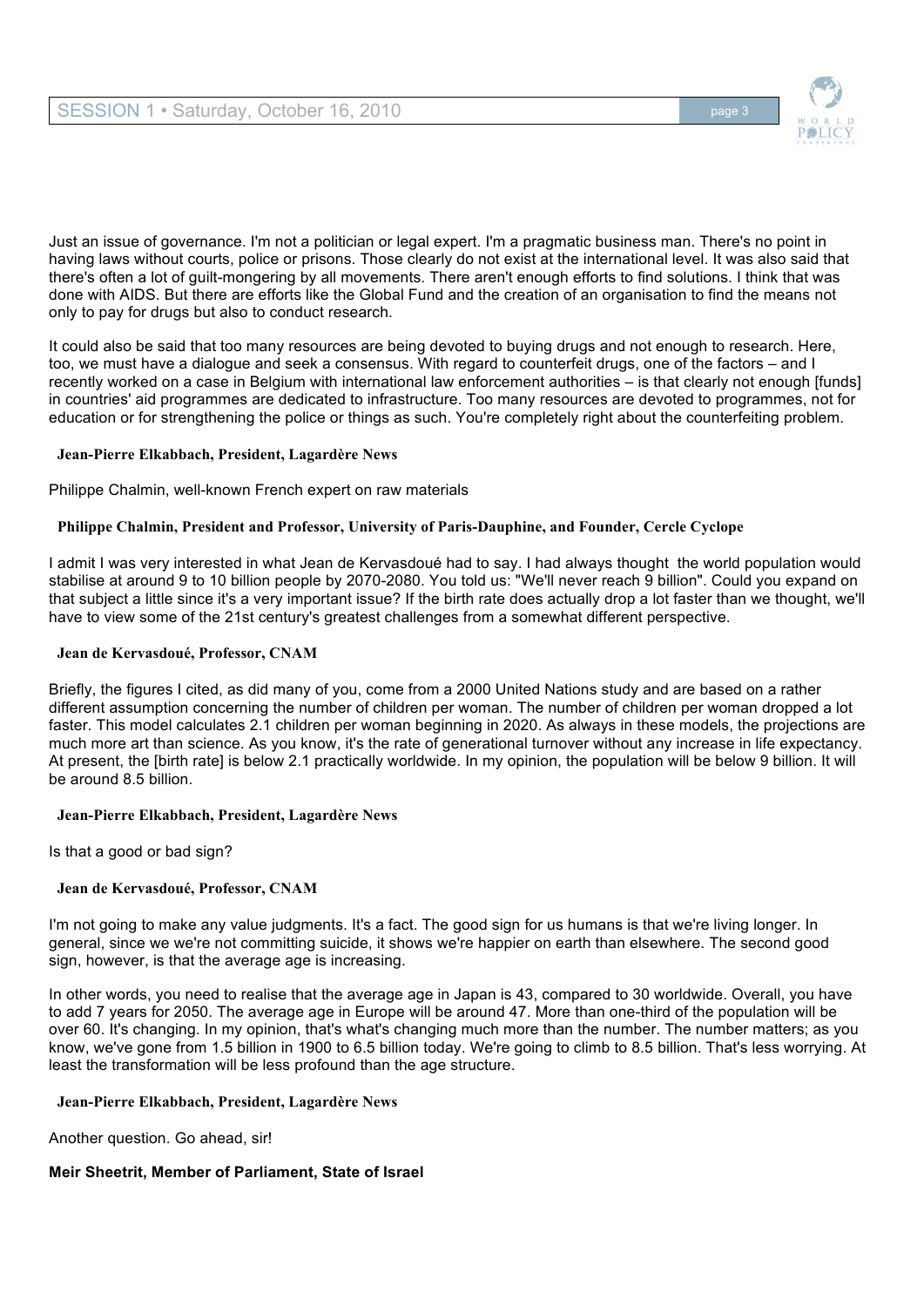

I would like to follow up on your discussion regarding productivity in the pharmaceutical industry. My question deals with malaria. The facts are that today, 300 million people every year contract malaria. 90% of them are in Africa. One million people are dying every year from malaria. 90% of them are children in Africa. Every 60 seconds, one child dies from malaria.

The question relates to the fact that you talked about the possibility of fighting malaria and dengue etc. There are new ways which in my opinion could save a lot of lives. Let us start with the prevention of malaria. It is very easy; there are pills, which we know about today. If you take one pill a day, you will never be sick with malaria. Why not give those pills, easily, cheaply, even free, to children in Africa and prevent them from being sick with malaria? It is much cheaper, much easier to be done. Somebody could just spread those pills all over Africa and places like that.

The second thing is that an American research agency has genetically-engineered a new mosquito. You know, that malaria is transferred by a mosquito called anopheles, which has a virus in his system called plasmodium. Now, they find a new mosquito bite, through genetic engineering. If they put it in a population of those mosquitoes called anopheles, they came to be the majority of mosquitoes. The genetic engineering gave them an ability to withstand that virus and they do not pass on malaria. This was experienced in three generations of mosquitoes. They came to form the majority of mosquitoes without much effort; they took over all the mosquitoes.

My question is, if there is any global governance today, why not join together all the pharmaceutical industries and try to prevent it, first of all? Secondly, can you develop a direction that can really eliminate malaria and dengue as well, the mosquitoes that pass on dengue?

# **Narendra Taneja, Energy CEO and Convener, World Oil & Gas Assembly (WOGA)**

If there is global governance, we do not see it. That is for sure. Also, like the malaria you mentioned for instance, in certain societies such as South Asia, we see that even diseases like diabetes have reached epidemic proportions. This is because there is not much education about it; there is not much focus on how to prevent these things. What kind of role are companies like yours playing? This is not only in terms of prevention. Is spreading the right message part of your prevention strategy?

# **Chris Viehbacher, Chairman and CEO, Sanofi-Aventis**

First of all, I think you would be surprised at how much actually goes on globally. I could not agree with you more regarding the story of prevention. If it is up to a pharmaceutical executive to tell the rest of the world they need to spend more on prevention, I think that is a sad state of affairs. However, for instance, we distribute all kinds of educational materials about getting rid of standing water and the use of nets. I absolutely agree.

What you should know about governance is that there is the example of the Bill Gates Foundation. Bill Gates has the capacity to demand the presence of every pharmaceutical chief executive. We come and we sit and he tells us about his commitment to preventing malaria. He asks each of us what we are doing, in terms of the prevention and in terms of the science. He also has the capacity to move huge amounts of money. He will do an agreement with a pharmaceutical company where he subsidises the research in exchange for a low-margin sales product. All of these things are actually happening, not necessarily through the United Nations, but that does not mean they do not happen.

### **Jean de Kervasdoué, Professor, CNAM**

Just a word about malaria. I can't let this issue go without talking about DDT. You know that American environmental law grew out of a lawsuit brought by Long Island environmentalists because DDT was weakening the shells of wild falcons in this beautiful part of New York State. You know that it was the ban on DDT which led to the recurrence of malaria. Before talking about drugs, it's also necessary to talk about insecticide and the current controversy. That's why dengue fever reappeared. That's why chikungunya reappeared – because the chemical industry stopped making insecticides after so many restrictions were placed on them. I'm pleased to see dengue fever and chikungunya reappear in southern France quite simply because insecticides are no longer being used.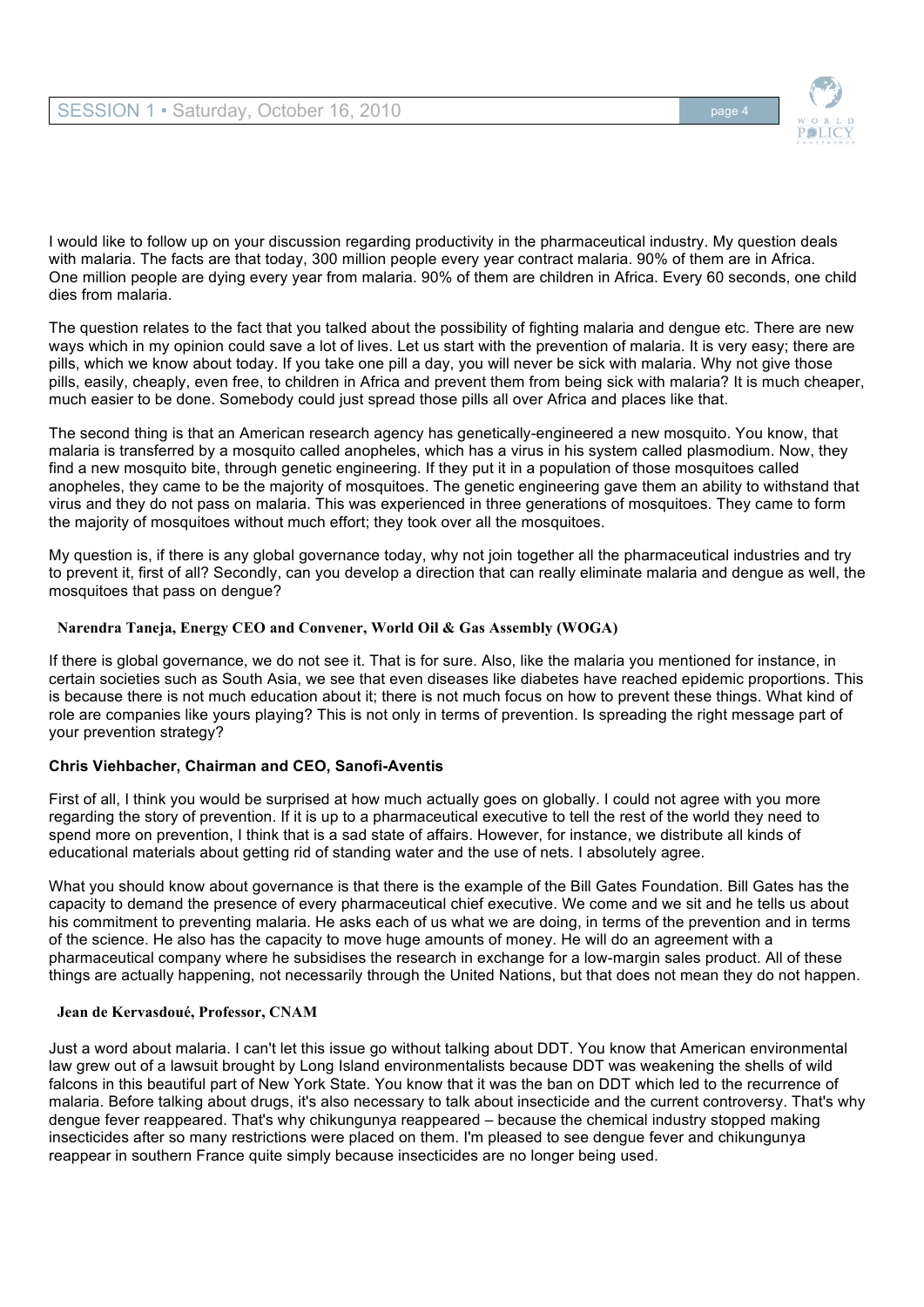

#### **Jean-Pierre Elkabbach, President, Lagardère News**

Ask Thierry de Montbrial to talk to you about the Asian hornet, which is starting to wreak havoc in southern France. I'm told it's enormous and terrible. Madam, because we haven't yet heard a woman's voice, then two more questions. My friend and I have decided to drop the conclusion we were asked to do so that more people will have a chance to talk. Yes, madam…

#### **Bouthayna Iraqui, company manager and Moroccan member of parliament**

I'm a company manager, pragmatic like Mr. Viehbacher, and also a politician. I'm a member of the Moroccan parliament.

#### **Jean-Pierre Elkabbach, President, Lagardère News**

So you can do both.

### **Bouthayna Iraqui-Houssaïni, Deputy**

Yes, absolutely, you can do both.

### **Jean-Pierre Elkabbach, President, Lagardère News**

You can be a manufacturer, company manager and member of parliament all at the same time – that's good.

### **Bouthayna Iraqui-Houssaïni, Deputy**

I'm also a pharmacist, which will explain my question. What can global governance do in response to lobbies? I'll use Morocco as an example. You know that in Morocco the use of generics is no more than 30%, as opposed to Europe, especially France – and this is the exception among emerging countries. For a country whose access to drugs is currently a serious problem, how can we make sure that global governance finds the right balance for avoiding lobbies' pressure? In Parliament this year, we're working hard on drug access and pricing in Morocco.

We realised that there are a lot of drugs which cost much more in Morocco than in Europe. The goal is to give pharmacists – since we're working with a French regulation – the right to substitute a medication to pave the way for prescribing more generics. I also want to clarify one thing Mr. Kervasdoué said. The obesity risk in Morocco doesn't come from *Gazelle Horn* pastries, which are actually pretty expensive for all Moroccans. What's really causing the risk of obesity today in Morocco is the fast food craze.

That's what we're getting from the West. One last point about migrations that isn't all negative. Today, because of the restrictions in Europe due to visas, etc., the rest of Africa is turning to Morocco in particular as a medical destination. That has negative aspects but also economic development benefits. I wanted to specify that. Thank you.

#### **Jean-Pierre Elkabbach, President, Lagardère News**

Concerning lobbies.

**Jean de Kervasdoué, Professor, CNAM**

I would like you to answer with regard to Morocco because what you said is accurate, Madame.

**Jean-Pierre Elkabbach, President, Lagardère News**

Brief comments on lobbies and drug prices.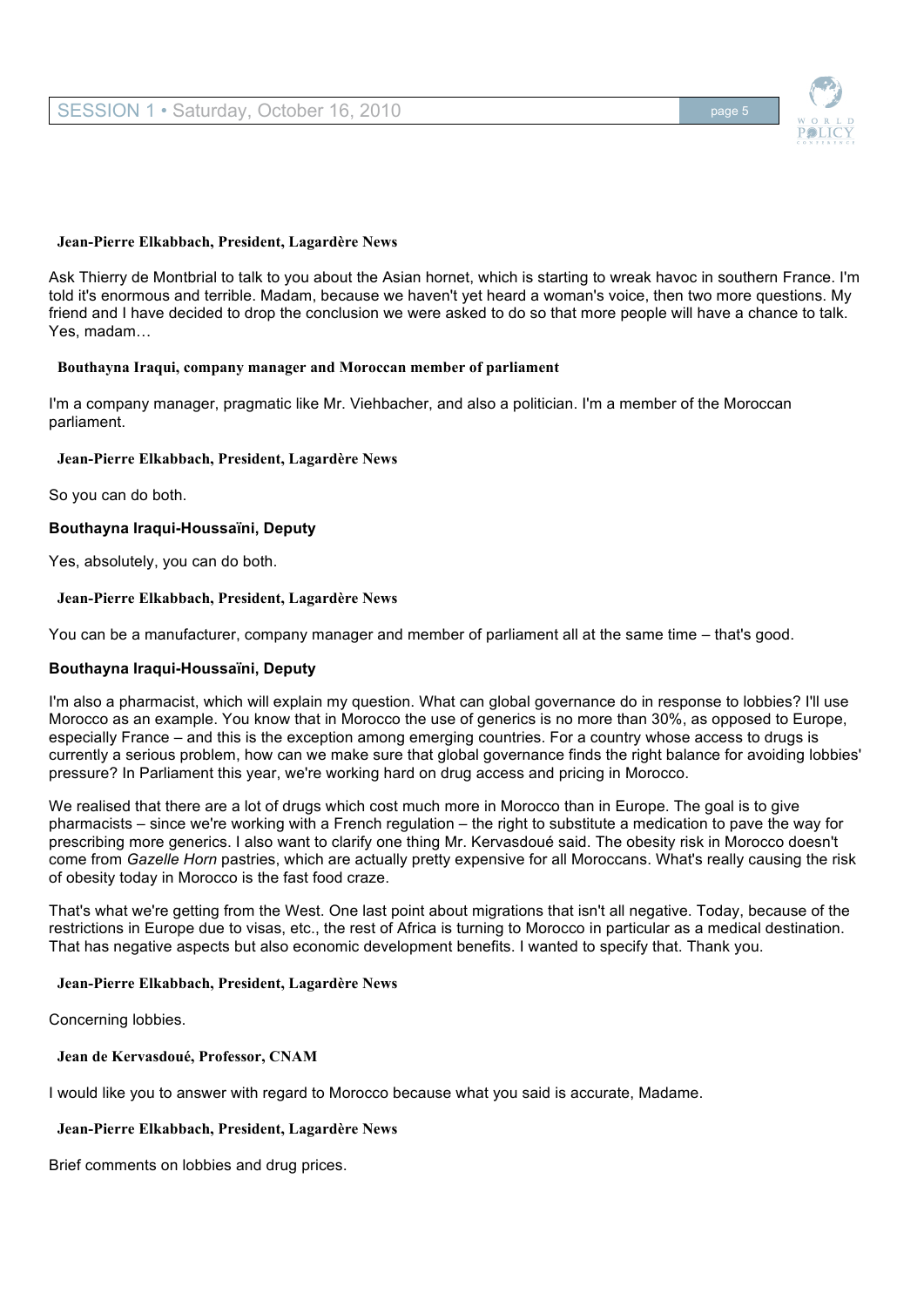

# **Chris Viehbacher, Chairman and CEO, Sanofi-Aventis**

I think it's a domestic issue. It's not a global issue. I don't know a single country willing to give up its power to determine the price of drugs to a global organisation. I think there are many countries which have the same markets as Morocco and which are, in fact, able to avoid confusing control over the pricing of drugs with control over the funding of innovation. I don't have responsibility for all that.

#### **Jean de Kervasdoué, Professor, CNAM**

I don't agree with you. I have frequently worked in Morocco, I have frequently worked in Greece, etc., where the pharmaceutical industry, as a domestic lobby, influences governments to convince the population that generic drugs are less effective than brand-name drugs. In these countries, it's an ethical code problem for your industry. In Morocco, it's a serious issue. In Greece, it's a serious issue. Because of advertising campaigns, the population believes that brand-name drugs are better than generics – which is wrong in my opinion.

#### **Jean-Pierre Elkabbach, President, Lagardère News**

Last question.

### **Mohamed Benabid, editor-in-chief of the Moroccan newspaper,** *L'Economiste*

My remarks target the links between governance and health. I think one issue which demonstrates our concerns is type-A flu, the famous H1N1, because we were also under pressure from the English-speaking world. Morocco, like other countries, had to order a stock of vaccines. This was done under particularly one-sided conditions in terms of delivery times and prices. I'm quoting a Moroccan health minister who knew there was little room for manoeuvre due to pressure from public opinion. We had to act quickly. We had no price commitments. My question about this aspect is the following: can't we come up with a system which allows negotiations under such conditions to be conducted in a more balanced manner? We have a WHO representative and a Sanofi representative here. I think the question is directly addressed to them. Thank you.

#### **Jean-Pierre Elkabbach, President, Lagardère News**

I'm glad you came.

# **Chris Viehbacher, Chairman and CEO, Sanofi-Aventis**

In my opinion, this situation required a certain degree of coordination. In fact, what happened on our side is that each country wanted to buy a certain amount of vaccines as quickly as possible because there was limited capacity. We took the position of not selling more than 10% of orders to all countries to avoid giving the advantage to the wealthiest countries.

I received calls from the WHO, for example, saying: "What can we do for countries without the same resources as the Western countries?" That's why we also donated 100 million vaccine doses. It was in fact a pandemic, a global problem. So people need to be vaccinated. For example, in Mexico, there's no point in vaccinating Americans who aren't in Mexico because contamination can occur. To be honest, I appealed for supranational coordination.

### **Jean-Pierre Elkabbach, President, Lagardère News**

Last question.